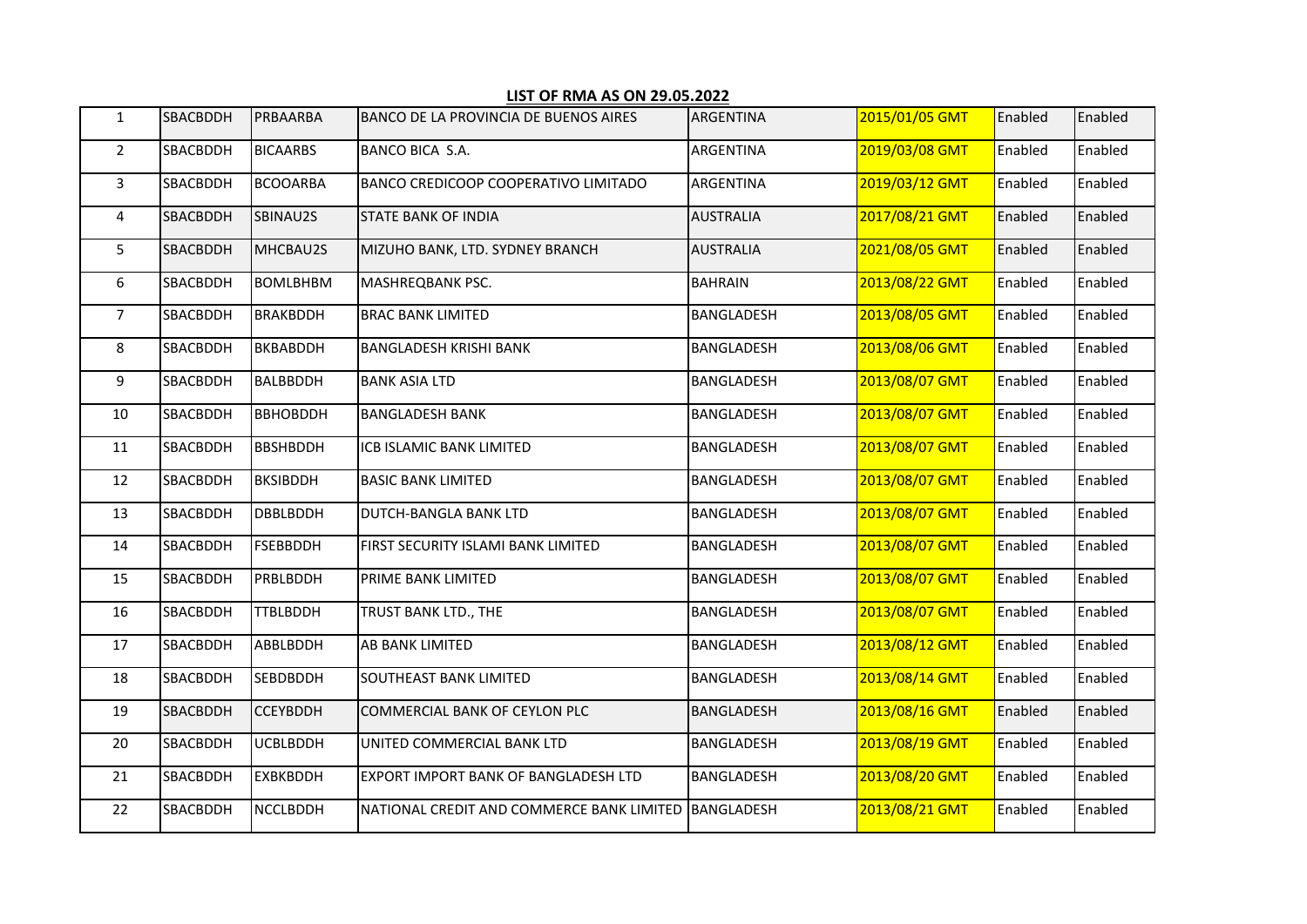| 23 | SBACBDDH | <b>SBINBDDH</b> | <b>STATE BANK OF INDIA</b>                                | <b>BANGLADESH</b> | 2013/08/21 GMT | Enabled | Enabled |
|----|----------|-----------------|-----------------------------------------------------------|-------------------|----------------|---------|---------|
| 24 | SBACBDDH | SOIVBDDH        | SOCIAL ISLAMI BANK LIMITED                                | <b>BANGLADESH</b> | 2013/08/25 GMT | Enabled | Enabled |
| 25 | SBACBDDH | <b>BCBLBDDH</b> | BANGLADESH COMMERCE BANK LTD.                             | BANGLADESH        | 2013/08/26 GMT | Enabled | Enabled |
| 26 | SBACBDDH | <b>MBLBBDDH</b> | MERCANTILE BANK LIMITED                                   | <b>BANGLADESH</b> | 2013/08/27 GMT | Enabled | Enabled |
| 27 | SBACBDDH | ALARBDDH        | AL-ARAFAH ISLAMI BANK LTD.                                | <b>BANGLADESH</b> | 2013/08/29 GMT | Enabled | Enabled |
| 28 | SBACBDDH | <b>IBBLBDDH</b> | ISLAMI BANK BANGLADESH LTD                                | BANGLADESH        | 2013/08/29 GMT | Enabled | Enabled |
| 29 | SBACBDDH | <b>DHBLBDDH</b> | <b>DHAKA BANK LIMITED</b>                                 | <b>BANGLADESH</b> | 2013/09/02 GMT | Enabled | Enabled |
| 30 | SBACBDDH | <b>EBLDBDDH</b> | <b>EASTERN BANK LTD.</b>                                  | <b>BANGLADESH</b> | 2013/09/02 GMT | Enabled | Enabled |
| 31 | SBACBDDH | <b>JAMUBDDH</b> | JAMUNA BANK LIMITED                                       | <b>BANGLADESH</b> | 2013/09/02 GMT | Enabled | Enabled |
| 32 | SBACBDDH | <b>UTBLBDDH</b> | UTTARA BANK LIMITED                                       | <b>BANGLADESH</b> | 2013/09/02 GMT | Enabled | Enabled |
| 33 | SBACBDDH | <b>ONEBBDDH</b> | <b>ONE BANK LIMITED</b>                                   | BANGLADESH        | 2013/09/03 GMT | Enabled | Enabled |
| 34 | SBACBDDH | SDBLBDDH        | <b>STANDARD BANK LIMITED</b>                              | BANGLADESH        | 2013/09/03 GMT | Enabled | Enabled |
| 35 | SBACBDDH | <b>AGBKBDDH</b> | <b>AGRANI BANK LIMITED</b>                                | <b>BANGLADESH</b> | 2013/09/04 GMT | Enabled | Enabled |
| 36 | SBACBDDH | <b>MTBLBDDH</b> | MUTUAL TRUST BANK LIMITED                                 | BANGLADESH        | 2013/09/05 GMT | Enabled | Enabled |
| 37 | SBACBDDH | <b>RUPBBDDH</b> | <b>RUPALI BANK LTD</b>                                    | BANGLADESH        | 2013/09/05 GMT | Enabled | Enabled |
| 38 | SBACBDDH | <b>SJBLBDDH</b> | SHAHJALAL ISLAMI BANK LIMITED                             | <b>BANGLADESH</b> | 2013/09/05 GMT | Enabled | Enabled |
| 39 | SBACBDDH | <b>NBLBBDDH</b> | NATIONAL BANK LIMITED                                     | BANGLADESH        | 2013/09/15 GMT | Enabled | Enabled |
| 40 | SBACBDDH | <b>BSONBDDH</b> | SONALI BANK LIMITED                                       | <b>BANGLADESH</b> | 2013/09/16 GMT | Enabled | Enabled |
| 41 | SBACBDDH | <b>IFICBDDH</b> | INTERNATIONAL FINANCE INVESTMENT AND<br>COMMERCE RANK LTD | BANGLADESH        | 2013/09/16 GMT | Enabled | Enabled |
| 42 | SBACBDDH | <b>MGBLBDDH</b> | MEGHNA BANK LIMITED                                       | BANGLADESH        | 2013/09/23 GMT | Enabled | Enabled |
| 43 | SBACBDDH | PUBABDDH        | PUBALI BANK LIMITED                                       | BANGLADESH        | 2013/09/26 GMT | Enabled | Enabled |
| 44 | SBACBDDH | <b>JANBBDDH</b> | <b>JANATA BANK LIMITED</b>                                | <b>BANGLADESH</b> | 2013/10/08 GMT | Enabled | Enabled |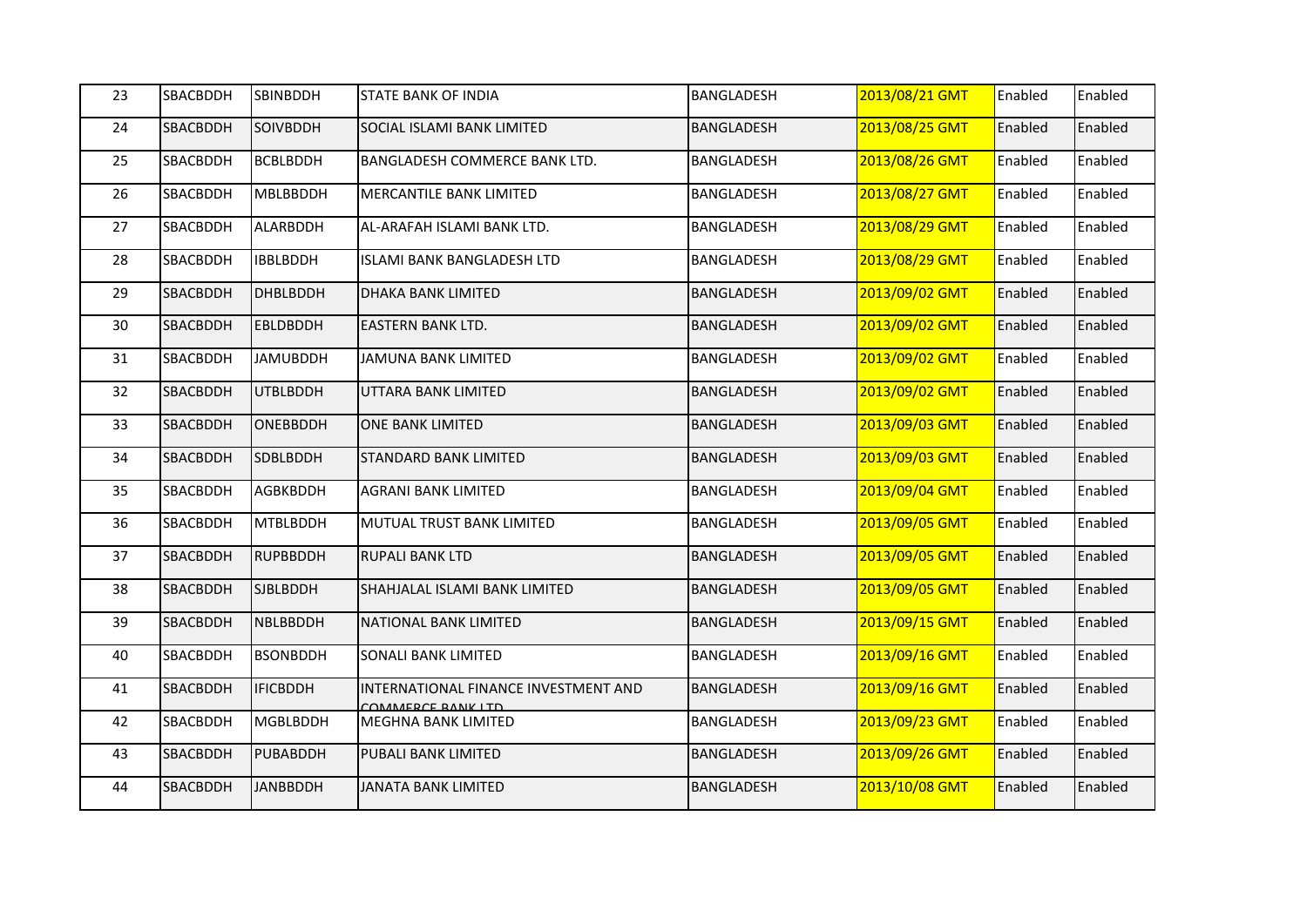| 45 | SBACBDDH        | <b>HVBKBDDH</b> | WOORI BANK, DHAKA                                            | BANGLADESH        | 2013/11/05 GMT | Enabled | Enabled |
|----|-----------------|-----------------|--------------------------------------------------------------|-------------------|----------------|---------|---------|
| 46 | SBACBDDH        | <b>PRMRBDDH</b> | THE PREMIER BANK LIMITED                                     | BANGLADESH        | 2013/12/03 GMT | Enabled | Enabled |
| 47 | SBACBDDH        | <b>MODHBDDH</b> | <b>MODHUMOTI BANK LIMITED</b>                                | <b>BANGLADESH</b> | 2013/12/10 GMT | Enabled | Enabled |
| 48 | SBACBDDH        | <b>FRMSBDDH</b> | PADMA BANK LIMITED                                           | <b>BANGLADESH</b> | 2014/01/16 GMT | Enabled | Enabled |
| 49 | SBACBDDH        | <b>NGBLBDDH</b> | <b>GLOBAL ISLAMI BANK LIMITED</b>                            | <b>BANGLADESH</b> | 2014/02/18 GMT | Enabled | Enabled |
| 50 | SBACBDDH        | <b>HABBBDDH</b> | <b>HABIB BANK LTD.</b>                                       | <b>BANGLADESH</b> | 2014/04/22 GMT | Enabled | Enabled |
| 51 | SBACBDDH        | <b>UBLDBDDH</b> | <b>UNION BANK LIMITED</b>                                    | BANGLADESH        | 2014/05/08 GMT | Enabled | Enabled |
| 52 | SBACBDDH        | <b>MDBLBDDH</b> | MIDLAND BANK LIMITED                                         | BANGLADESH        | 2014/05/19 GMT | Enabled | Enabled |
| 53 | <b>SBACBDDH</b> | <b>NRBDBDDH</b> | <b>NRB BANK LIMITED</b>                                      | BANGLADESH        | 2014/05/19 GMT | Enabled | Enabled |
| 54 | SBACBDDH        | <b>NRBBBDDH</b> | NRB COMMERCIAL BANK LIMITED                                  | BANGLADESH        | 2014/06/15 GMT | Enabled | Enabled |
| 55 | SBACBDDH        | <b>CIBLBDDH</b> | <b>CITY BANK LIMITED THE</b>                                 | BANGLADESH        | 2014/07/23 GMT | Enabled | Enabled |
| 56 | SBACBDDH        | <b>BDDBBDDH</b> | BANGLADESH DEVELOPMENT BANK LIMITED<br>(RDRL)                | BANGLADESH        | 2014/09/07 GMT | Enabled | Enabled |
| 57 | SBACBDDH        | SBACBDDH        | SOUTH BANGLA AGRICULTURE AND COMMERCE<br><b>BANK LIMITED</b> | BANGLADESH        | 2015/11/23 GMT | Enabled | Enabled |
| 58 | SBACBDDH        | <b>SHMTBDDD</b> | SHIMANTO BANK LIMITED                                        | BANGLADESH        | 2017/08/30 GMT | Enabled | Enabled |
| 59 | <b>SBACBDDH</b> | <b>COYMBDDD</b> | <b>COMMUNITY BANK BANGLADESH LIMITED</b>                     | BANGLADESH        | 2020/09/30 GMT | Enabled | Enabled |
| 60 | SBACBDDH        | SLANBY22        | <b>CJSC VTB BANK (BELARUS)</b>                               | <b>BELARUS</b>    | 2017/01/11 GMT | Enabled | Enabled |
| 61 | SBACBDDH        | <b>GKCCBEBB</b> | <b>BELFIUS BANK SA/NV</b>                                    | <b>BELGIUM</b>    | 2014/02/17 GMT | Enabled | Enabled |
| 62 | SBACBDDH        | <b>HABBBEBB</b> | HABIB BANK LTD.                                              | <b>BELGIUM</b>    | 2017/04/20 GMT | Enabled | Enabled |
| 63 | SBACBDDH        | <b>BNBTBTBT</b> | <b>BHUTAN NATIONAL BANK LTD</b>                              | <b>BHUTAN</b>     | 2015/12/07 GMT | Enabled | Enabled |
| 64 | SBACBDDH        | <b>TBBTBTBT</b> | <b>T BANK LTD</b>                                            | <b>BHUTAN</b>     | 2020/10/22 GMT | Enabled | Enabled |
| 65 | SBACBDDH        | <b>HVBKBRSP</b> | BANCO WOORI BANK DO BRASIL                                   | <b>BRAZIL</b>     | 2015/04/28 GMT | Enabled | Enabled |
| 66 | SBACBDDH        | <b>HBZUCATT</b> | HABIB CANADIAN BANK                                          | CANADA            | 2014/10/15 GMT | Enabled | Enabled |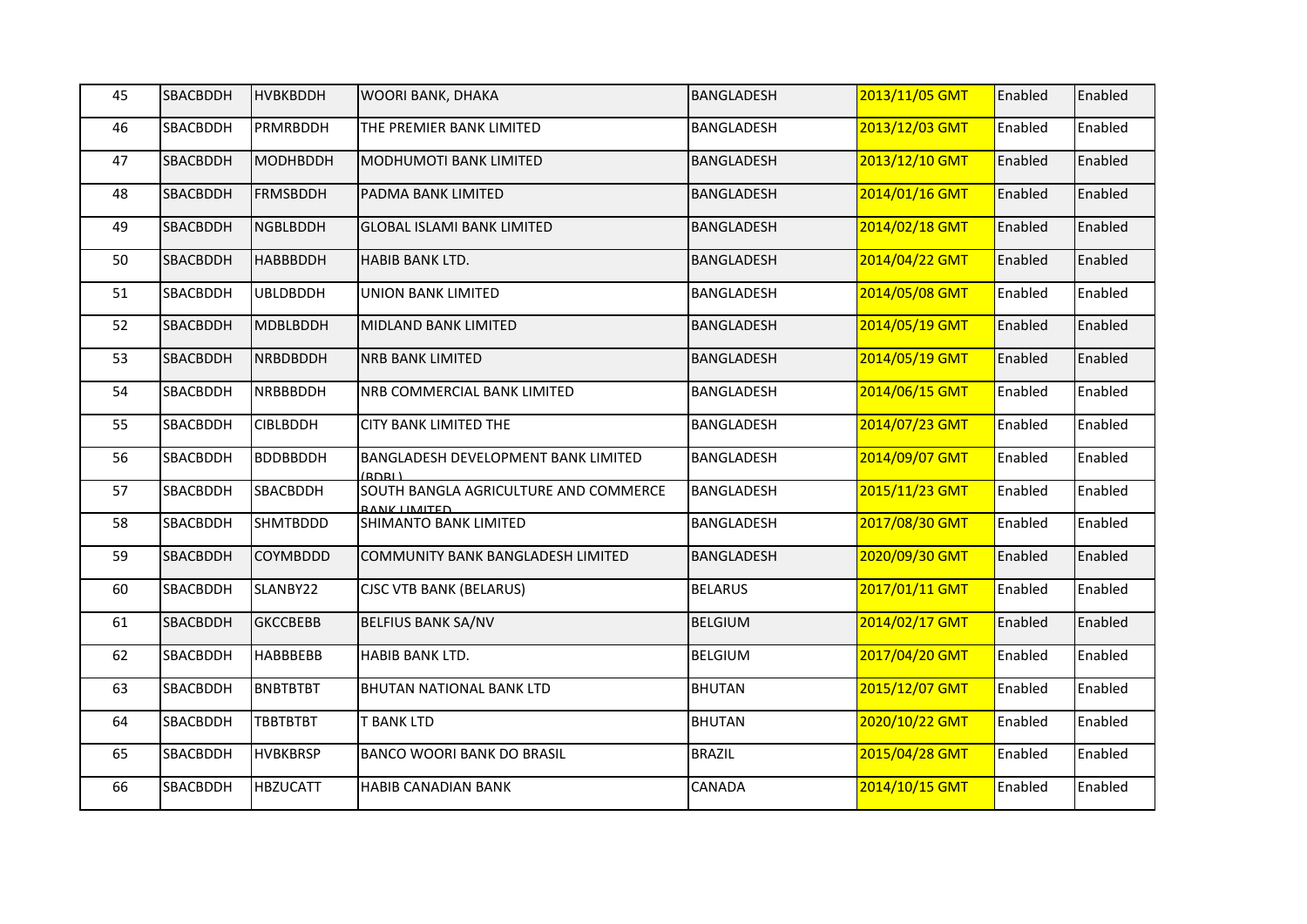| 67 | <b>SBACBDDH</b> | <b>EVERCNBJ</b> | <b>CHINA EVERBRIGHT BANK</b>                                          | <b>CHINA</b>   | 2013/09/09 GMT | Enabled | Enabled                                 |
|----|-----------------|-----------------|-----------------------------------------------------------------------|----------------|----------------|---------|-----------------------------------------|
| 68 | <b>SBACBDDH</b> | ZSRBCN2S        | <b>BANK OF RUIFENG</b>                                                | <b>CHINA</b>   | 2014/11/14 GMT | Enabled | Enabled                                 |
| 69 | <b>SBACBDDH</b> | AXISCNSH        | <b>AXIS BANK LIMITED</b>                                              | <b>CHINA</b>   | 2014/12/10 GMT | Enabled | Enabled                                 |
| 70 | <b>SBACBDDH</b> | <b>COMMCNSH</b> | <b>BANK OF COMMUNICATIONS</b>                                         | <b>CHINA</b>   | 2015/03/11 GMT | Enabled | Enabled                                 |
| 71 | <b>SBACBDDH</b> | <b>ABOCCNBJ</b> | AGRICULTURAL BANK OF CHINA, THE                                       | <b>CHINA</b>   | 2015/10/27 GMT | Enabled | Enabled                                 |
| 72 | <b>SBACBDDH</b> | <b>PNBPCNSH</b> | WELLS FARGO BANK, NA, SHANGHAI BRANCH                                 | <b>CHINA</b>   | 2016/08/11 GMT | Enabled | Enabled                                 |
| 73 | <b>SBACBDDH</b> | CZCBCN2X        | ZHEJIANG CHOUZHOU COMMERCIAL BANK CO., LTD CHINA                      |                | 2016/08/15 GMT | Enabled | Enabled                                 |
| 74 | SBACBDDH        | <b>JRCBCNBY</b> | JIANGSU JIANGYAN RURAL COMMERCIAL BANK<br>CO., LTD                    | <b>CHINA</b>   | 2016/12/26 GMT | Enabled | Enabled                                 |
| 75 | <b>SBACBDDH</b> | <b>RCBJCNBJ</b> | JIANGSU JINGJIANG RURAL COMMERCIAL BANK<br>CO., LTD                   | <b>CHINA</b>   | 2017/01/25 GMT | Enabled | Enabled                                 |
| 76 | SBACBDDH        | <b>HRCBCNBN</b> | JIANGSU HAIAN RURAL COMMERCIAL BANK<br>CO.,LTD                        | <b>CHINA</b>   | 2017/03/13 GMT | Enabled | Enabled                                 |
| 77 | <b>SBACBDDH</b> | <b>JRRCCNBJ</b> | JIANGSU RONGHE RURAL COMMERCIAL BANK CO.<br>LTD.                      | <b>CHINA</b>   | 2017/04/25 GMT | Enabled | Enabled                                 |
| 78 | SBACBDDH        | <b>BKHZCNBH</b> | <b>BANK OF HUZHOU CO., LTD</b>                                        | <b>CHINA</b>   | 2017/07/05 GMT | Enabled | Enabled                                 |
| 79 | SBACBDDH        | <b>CSCBCNSH</b> | CHANGSHU RURAL COMMERCIAL BANK                                        | <b>CHINA</b>   | 2017/12/25 GMT | Enabled | Enabled                                 |
| 80 | <b>SBACBDDH</b> | <b>ZSRCCNBB</b> | ZHONGSHAN RURAL COMMERCIAL BANK<br>COMPANY LIMITED                    | <b>CHINA</b>   | 2018/07/06 GMT | Enabled | Enabled                                 |
| 81 | SBACBDDH        | <b>FFRCCNBZ</b> | FUJIAN FUZHOU RURAL COMMERCIAL BANK<br><b>COMPANY LIMITED</b>         | <b>CHINA</b>   | 2018/09/14 GMT | Enabled | Enabled                                 |
| 82 | SBACBDDH        | <b>BKJNCNBJ</b> | <b>BANK OF JINING CO.LTD</b>                                          | <b>CHINA</b>   | 2018/10/22 GMT |         | KYC Review done on<br><u>ດຂັດລັກດລວ</u> |
| 83 | <b>SBACBDDH</b> | <b>WRCBCNBJ</b> | WEIFANG RURAL COMMERCIAL BANK CO., LTD                                | <b>CHINA</b>   | 2019/01/14 GMT | Enabled | Enabled                                 |
| 84 | <b>SBACBDDH</b> | <b>QDRCCNBQ</b> | QINGDAO RURAL COMMERCIAL BANK<br>CORPORATION (FORMERIV HIJAEENG RURAL | <b>CHINA</b>   | 2019/01/21 GMT | Enabled | Enabled                                 |
| 85 | <b>SBACBDDH</b> | YZBKCN2N        | YINZHOU BANK                                                          | <b>CHINA</b>   | 2019/03/01 GMT | Enabled | Enabled                                 |
| 86 | <b>SBACBDDH</b> | <b>ZJMTCNSH</b> | ZHEJIANG MINTAI COMMERCIAL BANK                                       | <b>CHINA</b>   | 2020/09/16 GMT | Enabled | Enabled                                 |
| 87 | <b>SBACBDDH</b> | <b>BACXCZPP</b> | UNICREDIT BANK CZECH REPUBLIC AND SLOVAKIA,<br>2 4                    | <b>CZECHIA</b> | 2014/04/22 GMT | Enabled | Enabled                                 |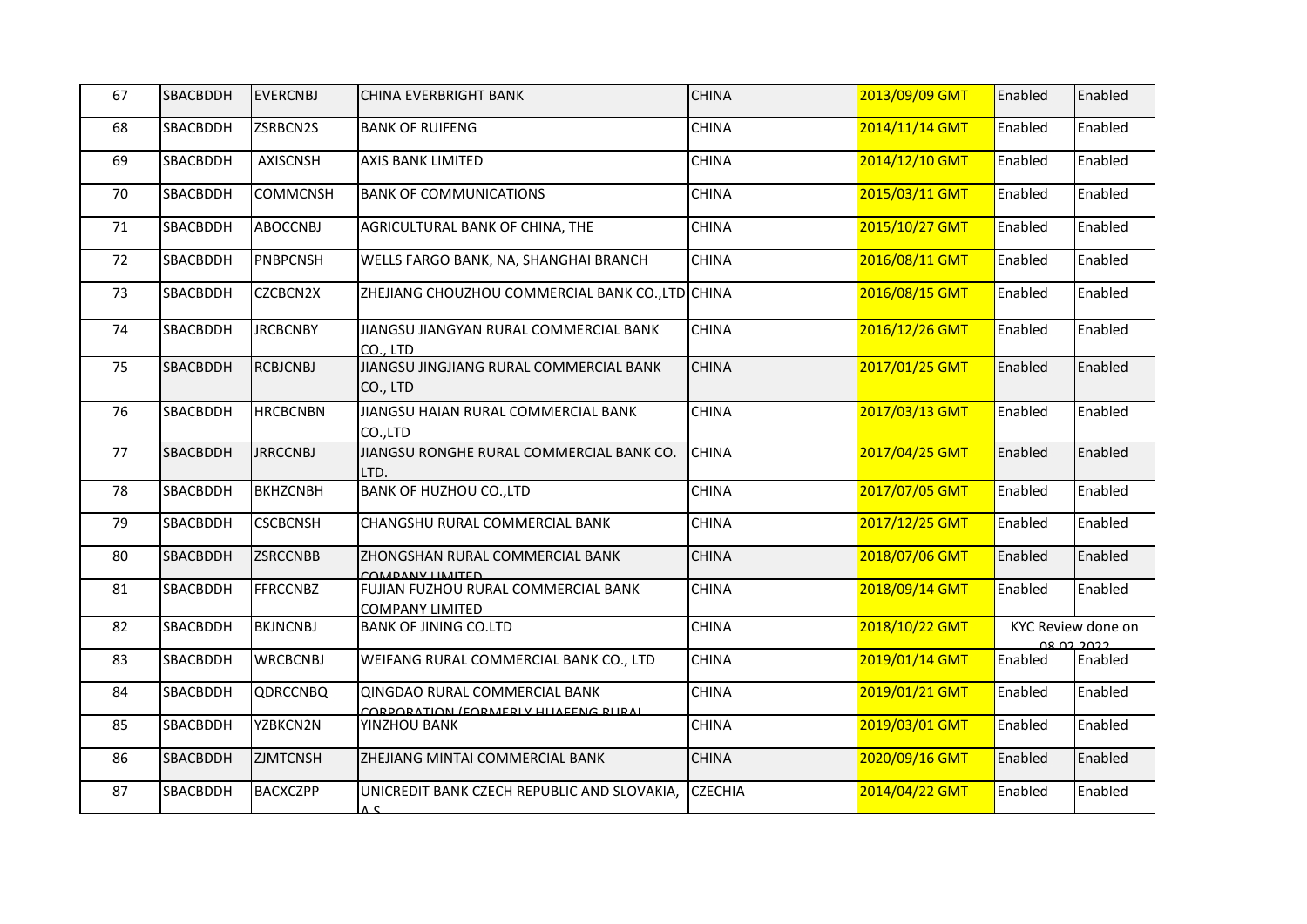| 88  | SBACBDDH        | <b>MSHQEGCA</b> | <b>MASHREQ BANK</b>                                         | <b>EGYPT</b>     | 2013/08/22 GMT | Enabled | Enabled |
|-----|-----------------|-----------------|-------------------------------------------------------------|------------------|----------------|---------|---------|
| 89  | <b>SBACBDDH</b> | <b>UBAFFRPP</b> | UNION DE BANQUES ARABES ET FRANCAISES                       | <b>FRANCE</b>    | 2013/08/27 GMT | Enabled | Enabled |
| 90  | SBACBDDH        | GOPSDE6G        | KREISSPARKASSE GOEPPINGEN                                   | <b>GERMANY</b>   | 2013/09/16 GMT | Enabled | Enabled |
| 91  | SBACBDDH        | BRLADE22        | NORDDEUTSCHE LANDESBANK - GIROZENTRALE -                    | <b>GERMANY</b>   | 2014/05/06 GMT | Enabled | Enabled |
| 92  | SBACBDDH        | COLSDE33        | SPARKASSE KOELNBONN (FORMER<br><b>STADTSDARKASSE KOELNI</b> | <b>GERMANY</b>   | 2016/04/12 GMT | Enabled | Enabled |
| 93  | SBACBDDH        | SPESDE3E        | SPARKASSE ESSEN                                             | <b>GERMANY</b>   | 2018/09/05 GMT | Enabled | Enabled |
| 94  | SBACBDDH        | DGPBDE3M        | VERBUNDVOLKSBANK OWL EG                                     | <b>GERMANY</b>   | 2018/11/21 GMT | Enabled | Enabled |
| 95  | SBACBDDH        | <b>MIBEDEFF</b> | MISR BANK-EUROPE GMBH                                       | <b>GERMANY</b>   | 2021/07/14 GMT | Enabled | Enabled |
| 96  | SBACBDDH        | OLBODEH2        | OLDENBURGISCHE LANDESBANK AG                                | <b>GERMANY</b>   | 2021/07/15 GMT | Enabled | Enabled |
| 97  | SBACBDDH        | NOLADE2H        | NORDDEUTSCHE LANDESBANK GIROZENTRALE                        | <b>GERMANY</b>   | 2021/07/26 GMT | Enabled | Enabled |
| 98  | SBACBDDH        | PIRBGRAA        | <b>PIRAEUS BANK SA</b>                                      | <b>GREECE</b>    | 2015/12/09 GMT | Enabled | Enabled |
| 99  | SBACBDDH        | <b>МЅНQНКНН</b> | MASHREQBANK PSC., HONG KONG BRANCH                          | <b>HONG KONG</b> | 2013/08/22 GMT | Enabled | Enabled |
| 100 | SBACBDDH        | ABFLHKHH        | AB INTERNATIONAL FINANCE LTD                                | <b>HONG KONG</b> | 2014/05/28 GMT | Enabled | Enabled |
| 101 | SBACBDDH        | <b>PRBLHKHH</b> | PBL FINANCE (HONG KONG) LIMITED                             | <b>HONG KONG</b> | 2014/08/03 GMT | Enabled | Enabled |
| 102 | SBACBDDH        | PNBPHKHH        | WELLS FARGO BANK, N.A., HONG KONG BRANCH                    | <b>HONG KONG</b> | 2016/08/11 GMT | Enabled | Enabled |
| 103 | SBACBDDH        | <b>HFLIHKHH</b> | HABIB BANK ZURICH (HONG KONG) LIMITED                       | <b>HONG KONG</b> | 2016/09/27 GMT | Enabled | Enabled |
| 104 | SBACBDDH        | <b>EBLDHKHH</b> | EBL FINANCE (HK) LIMITED                                    | <b>HONG KONG</b> | 2017/02/14 GMT | Enabled | Enabled |
| 105 | SBACBDDH        | <b>ICICHKHH</b> | <b>ICICI BANK LTD</b>                                       | <b>HONG KONG</b> | 2019/11/11 GMT | Enabled | Enabled |
| 106 | SBACBDDH        | <b>СІНКНКНН</b> | <b>CITY HONG KONG LIMITED</b>                               | <b>HONG KONG</b> | 2019/11/12 GMT | Enabled | Enabled |
| 107 | SBACBDDH        | <b>ЕХВКНКНН</b> | EXIM FINANCE (HONG KONG) LIMITED                            | <b>HONG KONG</b> | 2020/01/27 GMT | Enabled | Enabled |
| 108 | SBACBDDH        | <b>ABBLINBB</b> | AB BANK LIMITED                                             | <b>INDIA</b>     | 2013/08/05 GMT | Enabled | Enabled |
| 109 | SBACBDDH        | <b>MSHQINBB</b> | <b>MASHREQ BANK</b>                                         | <b>INDIA</b>     | 2013/08/22 GMT | Enabled | Enabled |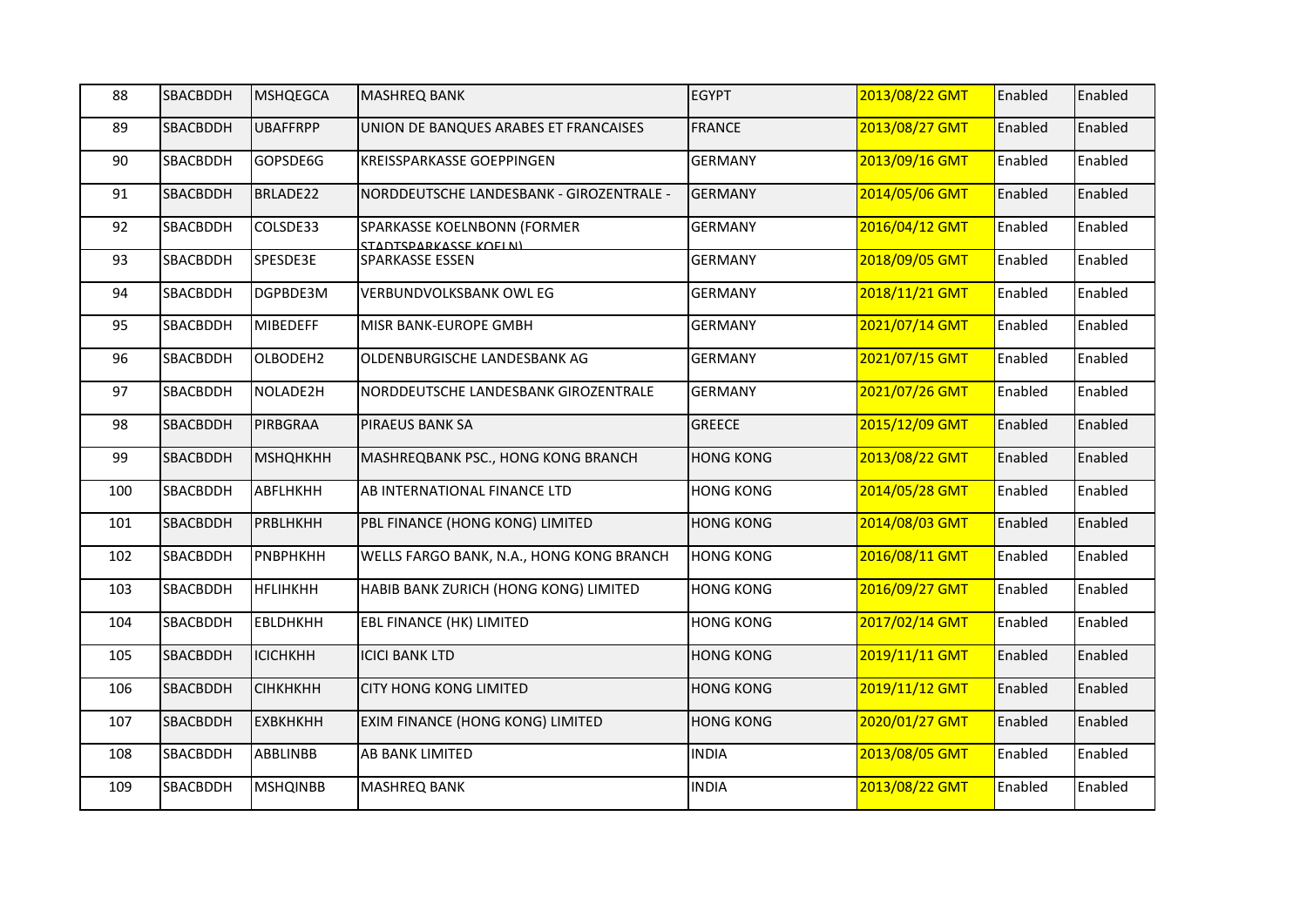| 110 | SBACBDDH | <b>UTBIINBB</b> | PUNJAB NATIONAL BANK (E-UBI)                                     | <b>INDIA</b>     | 2013/11/20 GMT | Enabled | Enabled |
|-----|----------|-----------------|------------------------------------------------------------------|------------------|----------------|---------|---------|
| 111 | SBACBDDH | <b>AXISINBB</b> | AXIS BANK LIMITED                                                | <b>INDIA</b>     | 2014/12/10 GMT | Enabled | Enabled |
| 112 | SBACBDDH | <b>BSONINCC</b> | <b>SONALI BANK</b>                                               | <b>INDIA</b>     | 2014/12/11 GMT | Enabled | Enabled |
| 113 | SBACBDDH | <b>ICICINBB</b> | <b>ICICI BANK LIMITED</b>                                        | <b>INDIA</b>     | 2015/01/06 GMT | Enabled | Enabled |
| 114 | SBACBDDH | <b>YESBINBB</b> | YES BANK LIMITED                                                 | <b>INDIA</b>     | 2015/04/21 GMT | Enabled | Enabled |
| 115 | SBACBDDH | <b>INDBINBB</b> | <b>INDUSIND BANK LIMITED</b>                                     | <b>INDIA</b>     | 2016/12/28 GMT | Enabled | Enabled |
| 116 | SBACBDDH | <b>PUNBINBB</b> | PUNJAB NATIONAL BANK                                             | <b>INDIA</b>     | 2017/02/04 GMT | Enabled | Enabled |
| 117 | SBACBDDH | <b>DOHBINBB</b> | DOHA BANK Q.S.C MUMBAI BRANCH                                    | <b>INDIA</b>     | 2018/11/27 GMT | Enabled | Enabled |
| 118 | SBACBDDH | <b>BJTMIDJA</b> | PT. BANK JATIM                                                   | <b>INDONESIA</b> | 2014/06/18 GMT | Enabled | Enabled |
| 119 | SBACBDDH | <b>BWKIIDJA</b> | PT BANK CHINA CONSTRUCTION BANK INDONESIA<br>TRK                 | <b>INDONESIA</b> | 2017/07/07 GMT | Enabled | Enabled |
| 120 | SBACBDDH | <b>ARTGIDJA</b> | BANK ARTHA GRAHA INTERNASIONAL TBK, PT                           | <b>INDONESIA</b> | 2017/07/20 GMT | Enabled | Enabled |
| 121 | SBACBDDH | <b>MAYOIDJA</b> | PT. BANK MAYORA                                                  | <b>INDONESIA</b> | 2018/03/06 GMT | Enabled | Enabled |
| 122 | SBACBDDH | <b>UBAIITRR</b> | <b>BANCA UBAE SPA</b>                                            | <b>ITALY</b>     | 2015/03/13 GMT | Enabled | Enabled |
| 123 | SBACBDDH | BPMOIT22        | BPER BANCA S.P.A.                                                | <b>ITALY</b>     | 2016/03/24 GMT | Enabled | Enabled |
| 124 | SBACBDDH | <b>PASCITMM</b> | BANCA MONTE DEI PASCHI DI SIENA S.P.A.                           | <b>ITALY</b>     | 2020/09/28 GMT | Enabled | Enabled |
| 125 | SBACBDDH | <b>BPVMIT2R</b> | <b>BANCA POPOLARE VALCONCA</b>                                   | <b>ITALY</b>     | 2020/10/06 GMT | Enabled | Enabled |
| 126 | SBACBDDH | CRPPIT2P        | CREDIT AGRICOLE ITALIA S.P.A.                                    | <b>ITALY</b>     | 2020/10/12 GMT | Enabled | Enabled |
| 127 | SBACBDDH | <b>UBAFJPJX</b> | U.B.A.F. - UNION DE BANQUES ARABES ET<br>ERANCAISES TOKYO BRANCH | <b>JAPAN</b>     | 2013/09/26 GMT | Enabled | Enabled |
| 128 | SBACBDDH | <b>IRVTJPJX</b> | THE BANK OF NEW YORK MELLON, TOKYO BRANCH JAPAN                  |                  | 2013/11/29 GMT | Enabled | Enabled |
| 129 | SBACBDDH | <b>NBPAJPJT</b> | NATIONAL BANK OF PAKISTAN                                        | <b>JAPAN</b>     | 2014/03/24 GMT | Enabled | Enabled |
| 130 | SBACBDDH | PNBPJPJX        | WELLS FARGO BANK, N.A., TOKYO BRANCH                             | <b>JAPAN</b>     | 2016/08/11 GMT | Enabled | Enabled |
| 131 | SBACBDDH | <b>MHCBJPJT</b> | MIZUHO BANK, LTD.                                                | <b>JAPAN</b>     | 2017/10/31 GMT | Enabled | Enabled |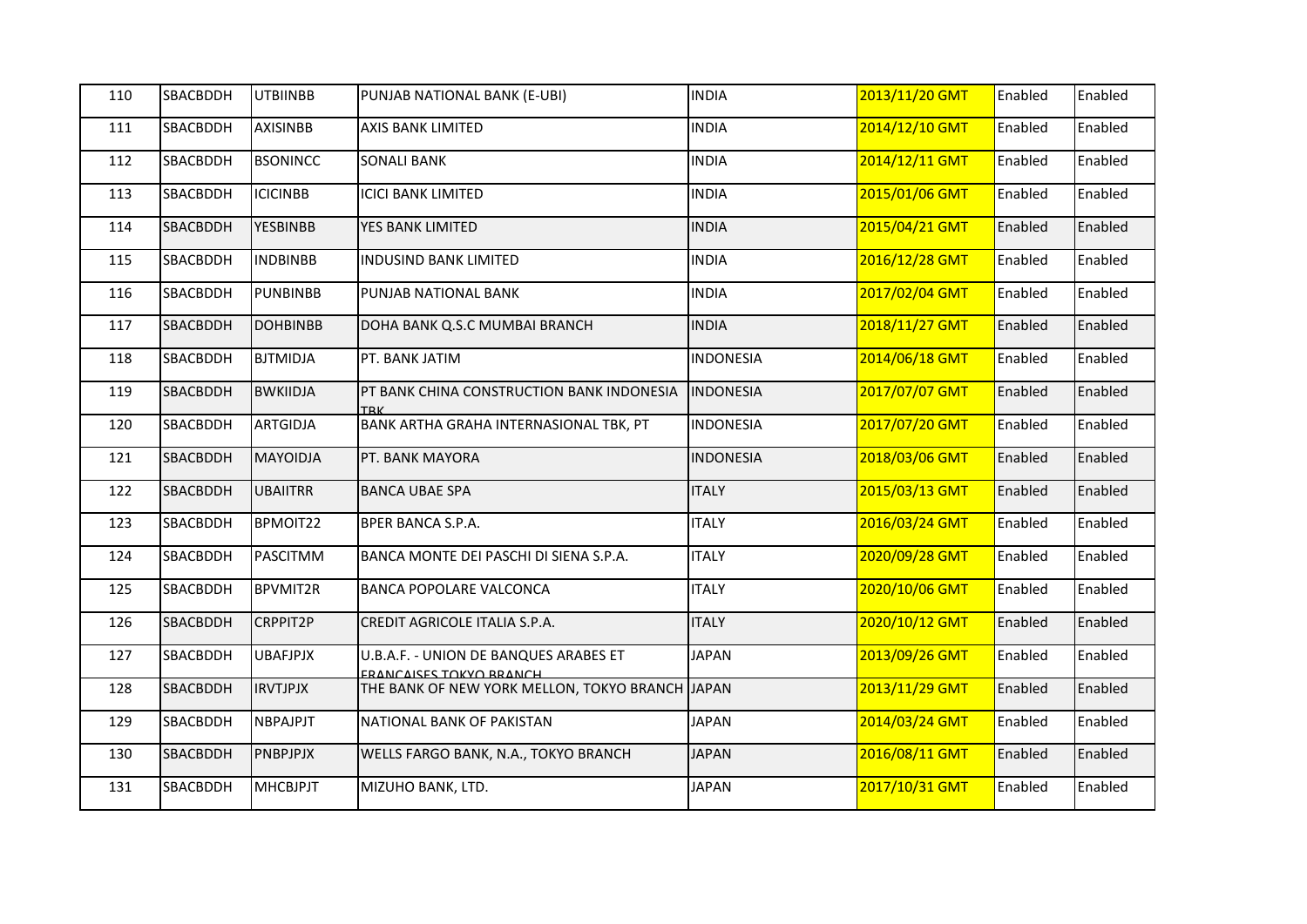| 132 | SBACBDDH        | <b>UBAFKRSX</b> | U.B.A.F.-UNION DE BANQUES ARABES ET<br><b>ERANCAISES</b> | KOREA, REPUBLIC OF        | 2013/09/26 GMT | Enabled | Enabled |
|-----|-----------------|-----------------|----------------------------------------------------------|---------------------------|----------------|---------|---------|
| 133 | <b>SBACBDDH</b> | <b>HVBKKRSE</b> | WOORI BANK, SEOUL                                        | <b>KOREA, REPUBLIC OF</b> | 2013/10/06 GMT | Enabled | Enabled |
| 134 | SBACBDDH        | <b>PUSBKR2P</b> | <b>BUSAN BANK</b>                                        | KOREA, REPUBLIC OF        | 2014/08/19 GMT | Enabled | Enabled |
| 135 | SBACBDDH        | <b>PNBPKRSX</b> | WELLS FARGO BANK, N.A., SEOUL BRANCH                     | KOREA, REPUBLIC OF        | 2016/08/11 GMT | Enabled | Enabled |
| 136 | SBACBDDH        | <b>SHBKKRSE</b> | <b>SHINHAN BANK</b>                                      | KOREA, REPUBLIC OF        | 2018/12/07 GMT | Enabled | Enabled |
| 137 | SBACBDDH        | <b>CZNBKRSE</b> | <b>KOOKMIN BANK</b>                                      | KOREA, REPUBLIC OF        | 2019/07/23 GMT | Enabled | Enabled |
| 138 | SBACBDDH        | <b>IBKOKRSE</b> | <b>INDUSTRIAL BANK OF KOREA</b>                          | KOREA, REPUBLIC OF        | 2021/09/01 GMT | Enabled | Enabled |
| 139 | SBACBDDH        | <b>MSHQKWKW</b> | MASHREQBANK PSC.                                         | <b>KUWAIT</b>             | 2013/08/22 GMT | Enabled | Enabled |
| 140 | <b>SBACBDDH</b> | <b>COMBKWKW</b> | COMMERCIAL BANK OF KUWAIT KPSC, THE                      | <b>KUWAIT</b>             | 2016/03/20 GMT | Enabled | Enabled |
| 141 | SBACBDDH        | BAHLMY2A        | <b>BANK AL HABIB LIMITED</b>                             | MALAYSIA                  | 2017/01/04 GMT | Enabled | Enabled |
| 142 | SBACBDDH        | RHBBMYKL        | <b>RHB BANK BERHAD</b>                                   | <b>MALAYSIA</b>           | 2017/01/31 GMT | Enabled | Enabled |
| 143 | SBACBDDH        | RHBAMYKL        | RHB ISLAMIC BANK BERHAD                                  | MALAYSIA                  | 2017/02/06 GMT | Enabled | Enabled |
| 144 | SBACBDDH        | FIMBMTM3        | <b>FIMBANK PLC</b>                                       | <b>MALTA</b>              | 2021/02/19 GMT | Enabled | Enabled |
| 145 | SBACBDDH        | <b>HIMANPKA</b> | HIMALAYAN BANK LTD.                                      | <b>NEPAL</b>              | 2015/06/04 GMT | Enabled | Enabled |
| 146 | <b>SBACBDDH</b> | <b>BSHROMRU</b> | SOHAR INTERNATIONAL BANK S.A.O.G                         | <b>OMAN</b>               | 2017/11/30 GMT | Enabled | Enabled |
| 147 | SBACBDDH        | <b>MPBLPKKA</b> | <b>HABIB METROPOLITAN BANK LIMITED</b>                   | PAKISTAN                  | 2013/09/24 GMT | Enabled | Enabled |
| 148 | SBACBDDH        | <b>НАВВРККА</b> | <b>HABIB BANK LIMITED</b>                                | PAKISTAN                  | 2014/05/29 GMT | Enabled | Enabled |
| 149 | SBACBDDH        | <b>BURJPKKA</b> | <b>BURJ BANK LIMITED</b>                                 | <b>PAKISTAN</b>           | 2015/07/04 GMT | Enabled | Enabled |
| 150 | SBACBDDH        | <b>BAHLPKKA</b> | <b>BANK AL HABIB LIMITED</b>                             | PAKISTAN                  | 2017/01/04 GMT | Enabled | Enabled |
| 151 | <b>SBACBDDH</b> | <b>SUMBPKKA</b> | <b>SUMMIT BANK LTD</b>                                   | <b>PAKISTAN</b>           | 2019/03/06 GMT | Enabled | Enabled |
| 152 | SBACBDDH        | <b>DEUTPLPX</b> | DEUTSCHE BANK POLSKA S.A.                                | POLAND                    | 2016/03/31 GMT | Enabled | Enabled |
| 153 | SBACBDDH        | <b>BPHKPLPK</b> | <b>BANK BPH SA</b>                                       | <b>POLAND</b>             | 2016/04/04 GMT | Enabled | Enabled |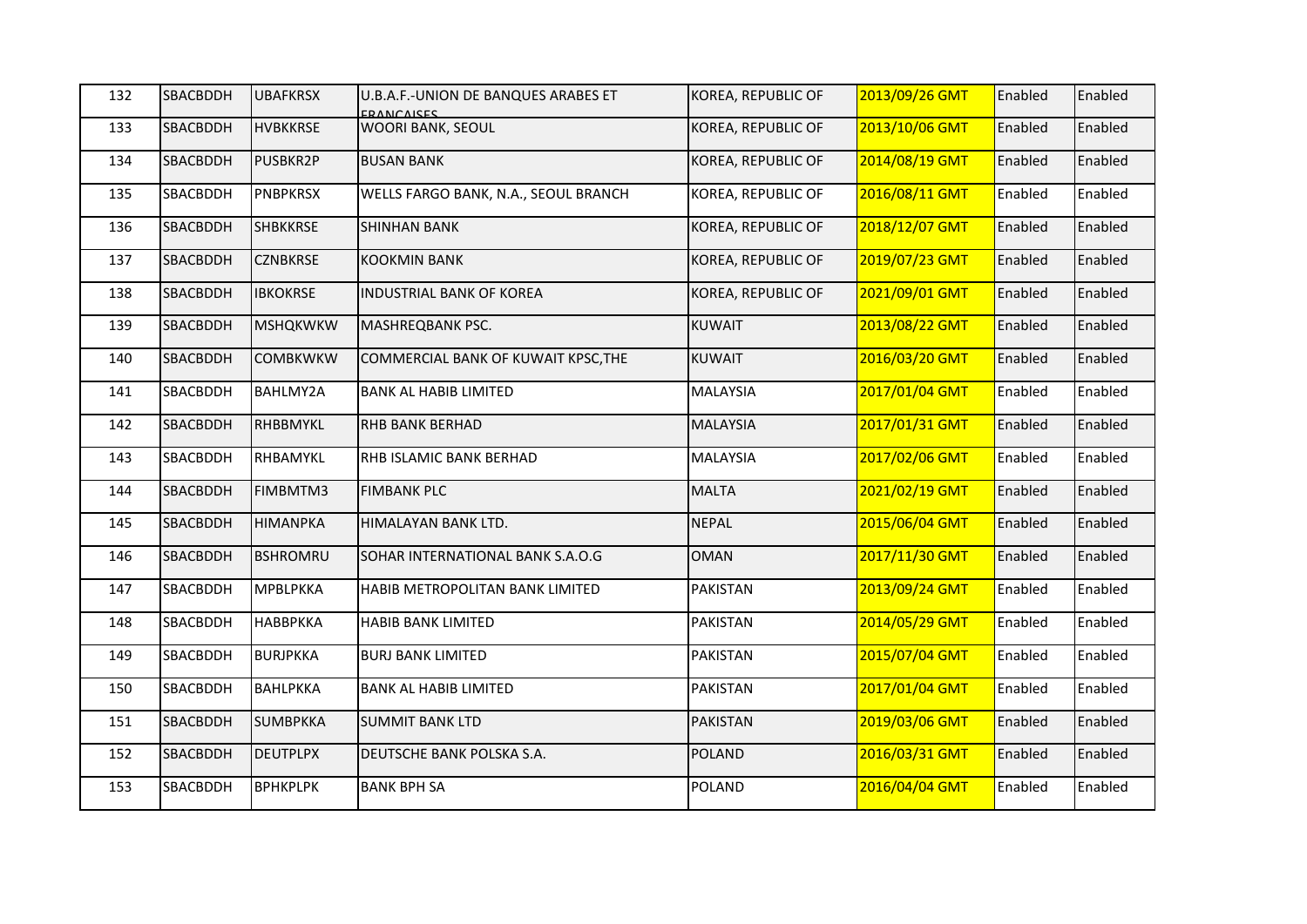| 154 | SBACBDDH        | <b>CCCMPTPL</b> | CAIXA CENTRAL CREDITO AGRICOLA MUTUO                       | <b>PORTUGAL</b>           | 2015/11/10 GMT | Enabled | Enabled |
|-----|-----------------|-----------------|------------------------------------------------------------|---------------------------|----------------|---------|---------|
| 155 | <b>SBACBDDH</b> | <b>MSHQQAQA</b> | <b>MASHREQ BANK</b>                                        | QATAR                     | 2013/08/22 GMT | Enabled | Enabled |
| 156 | SBACBDDH        | <b>DOHBQAQA</b> | <b>DOHA BANK</b>                                           | QATAR                     | 2018/01/15 GMT | Enabled | Enabled |
| 157 | SBACBDDH        | VTBRRUM2        | <b>VTB BANK</b>                                            | RUSSIAN FEDERATION        | 2020/08/20 GMT | Enabled | Enabled |
| 158 | <b>SBACBDDH</b> | <b>VTBRRUMM</b> | <b>VTB BANK (PJSC)</b>                                     | <b>RUSSIAN FEDERATION</b> | 2020/08/20 GMT | Enabled | Enabled |
| 159 | SBACBDDH        | ALBISARI        | <b>BANK AL BILAD</b>                                       | SAUDI ARABIA              | 2020/11/23 GMT | Enabled | Enabled |
| 160 | SBACBDDH        | <b>UBAFSGSX</b> | U.B.A.F. - UNION DE BANQUES ARABES ET<br><b>ERANCAISES</b> | SINGAPORE                 | 2013/08/21 GMT | Enabled | Enabled |
| 161 | SBACBDDH        | <b>AXISSGSG</b> | AXIS BANK LIMITED                                          | SINGAPORE                 | 2014/12/10 GMT | Enabled | Enabled |
| 162 | <b>SBACBDDH</b> | PNBPSGSG        | WELLS FARGO BANK, NA                                       | SINGAPORE                 | 2016/03/05 GMT | Enabled | Enabled |
| 163 | <b>SBACBDDH</b> | <b>BOFASG2X</b> | BANK OF AMERICA, N.A. SINGAPORE                            | SINGAPORE                 | 2018/05/30 GMT | Enabled | Enabled |
| 164 | SBACBDDH        | <b>RHBBSGSG</b> | <b>RHB BANK BERHAD</b>                                     | SINGAPORE                 | 2018/08/07 GMT | Enabled | Enabled |
| 165 | SBACBDDH        | FIRNZAJJ        | FIRSTRAND BANK LIMITED                                     | SOUTH AFRICA              | 2020/05/22 GMT | Enabled | Enabled |
| 166 | <b>SBACBDDH</b> | <b>BMCEESMM</b> | BANK OF AFRICA EUROPE, SAU                                 | <b>SPAIN</b>              | 2016/03/04 GMT | Enabled | Enabled |
| 167 | SBACBDDH        | <b>BSABESBB</b> | BANCO DE SABADELL, S.A.                                    | <b>SPAIN</b>              | 2017/01/18 GMT | Enabled | Enabled |
| 168 | SBACBDDH        | <b>CAIXESBB</b> | CAIXABANK, S.A.                                            | <b>SPAIN</b>              | 2017/06/14 GMT | Enabled | Enabled |
| 169 | <b>SBACBDDH</b> | <b>BBVAESMM</b> | BANCO BILBAO VIZCAYA ARGENTARIA S.A.                       | <b>SPAIN</b>              | 2021/07/07 GMT | Enabled | Enabled |
| 170 | <b>SBACBDDH</b> | <b>AXISLKLX</b> | AXIS BANK LIMITED                                          | Srilanka                  | 2014/12/10 GMT | Enabled | Enabled |
| 171 | SBACBDDH        | <b>HBZUCHZZ</b> | HABIB BANK AG ZURICH                                       | SWITZERLAND               | 2013/09/24 GMT | Enabled | Enabled |
| 172 | <b>SBACBDDH</b> | <b>UNILCHZZ</b> | UBL (SWITZERLAND) AG                                       | SWITZERLAND               | 2013/10/03 GMT | Enabled | Enabled |
| 173 | SBACBDDH        | <b>TPBKTWTP</b> | TAIPEI FUBON COMMERCIAL BANK CO., LTD                      | <b>TAIWAN</b>             | 2014/06/12 GMT | Enabled | Enabled |
| 174 | SBACBDDH        | <b>PNBPTWTP</b> | WELLS FARGO BANK, N.A., TAIPEI BRANCH                      | <b>TAIWAN</b>             | 2019/12/10 GMT | Enabled | Enabled |
| 175 | <b>SBACBDDH</b> | <b>MHCBTHBK</b> | MIZUHO BANK, LTD., BANGKOK BRANCH                          | <b>THAILAND</b>           | 2016/04/11 GMT | Enabled | Enabled |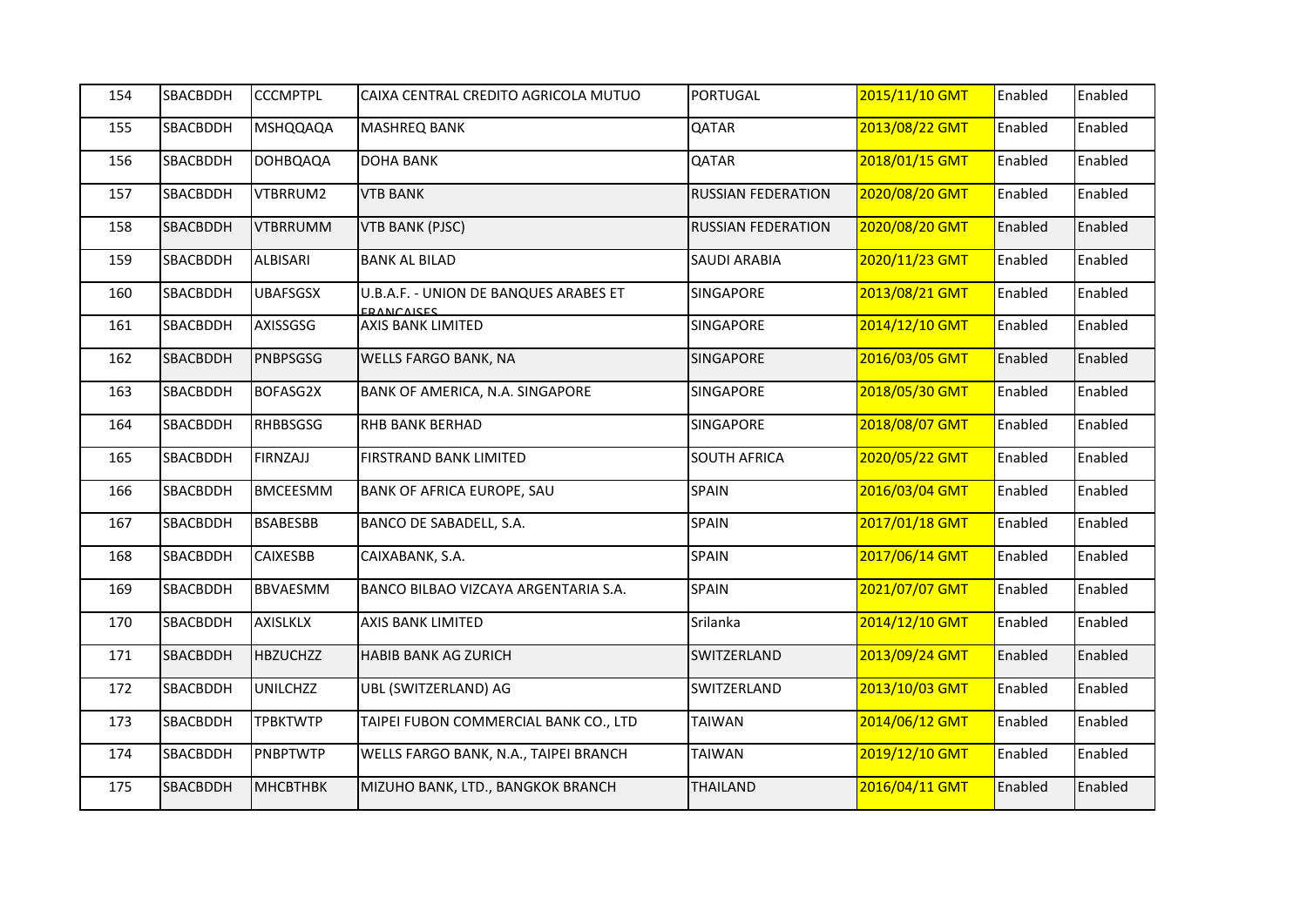| 176 | SBACBDDH | <b>UBOBTHBK</b> | CIMB THAI BANK PUBLIC COMPANY LIMITED<br>(FORMERI V RANKTHAI DI IRLIC COMPANY LIMITED) | <b>THAILAND</b>      | 2016/05/31 GMT | Enabled | Enabled |
|-----|----------|-----------------|----------------------------------------------------------------------------------------|----------------------|----------------|---------|---------|
| 177 | SBACBDDH | <b>TIBTTHBK</b> | <b>ISLAMIC BANK OF THAILAND</b>                                                        | <b>THAILAND</b>      | 2016/06/27 GMT | Enabled | Enabled |
| 178 | SBACBDDH | AYUDTHBK        | BANK OF AYUDHYA PUBLIC COMPANY LIMITED                                                 | <b>THAILAND</b>      | 2017/01/12 GMT | Enabled | Enabled |
| 179 | SBACBDDH | <b>TGBATRIS</b> | TURKIYE GARANTI BANKASI A.S.                                                           | <b>TURKEY</b>        | 2014/09/23 GMT | Enabled | Enabled |
| 180 | SBACBDDH | <b>BTFHTRIS</b> | ALBARAKA TURK PARTICIPATION BANK                                                       | <b>TURKEY</b>        | 2017/04/04 GMT | Enabled | Enabled |
| 181 | SBACBDDH | <b>AFKBTRIS</b> | TURKIYE FINANS KATILIM BANKASI A.S.                                                    | <b>TURKEY</b>        | 2017/08/23 GMT | Enabled | Enabled |
| 182 | SBACBDDH | <b>KTEFTRIS</b> | KUVEYT TURK KATILIM BANKASI A.S.                                                       | <b>TURKEY</b>        | 2017/11/13 GMT | Enabled | Enabled |
| 183 | SBACBDDH | <b>CAYTTRIS</b> | AKTIF YATIRIM BANKASI A.S.                                                             | <b>TURKEY</b>        | 2018/09/12 GMT | Enabled | Enabled |
| 184 | SBACBDDH | <b>ALFAUAUK</b> | <b>JSC ALFA-BANK</b>                                                                   | UKRAINE              | 2018/09/11 GMT | Enabled | Enabled |
| 185 | SBACBDDH | CRDEUA2N        | JSC 'BANK CREDIT DNEPR'                                                                | <b>UKRAINE</b>       | 2019/04/22 GMT | Enabled | Enabled |
| 186 | SBACBDDH | <b>BOMLAEAD</b> | MASHREQBANK PSC.                                                                       | UNITED ARAB EMIRATES | 2013/08/19 GMT | Enabled | Enabled |
| 187 | SBACBDDH | ADCBAEAA        | ABU DHABI COMMERCIAL BANK                                                              | UNITED ARAB EMIRATES | 2014/10/16 GMT | Enabled | Enabled |
| 188 | SBACBDDH | AXISAEAD        | AXIS BANK LIMITED, DIFC BRANCH (REGULATED BY<br><b>DESA)</b>                           | UNITED ARAB EMIRATES | 2014/12/10 GMT | Enabled | Enabled |
| 189 | SBACBDDH | <b>UNILAEAD</b> | UNITED BANK LTD.                                                                       | UNITED ARAB EMIRATES | 2017/06/19 GMT | Enabled | Enabled |
| 190 | SBACBDDH | <b>NRAKAEAK</b> | NATIONAL BANK OF RAS AL-KHAIMAH, THE                                                   | UNITED ARAB EMIRATES | 2018/02/12 GMT | Enabled | Enabled |
| 191 | SBACBDDH | <b>DOHBAEAD</b> | <b>DOHA BANK</b>                                                                       | UNITED ARAB EMIRATES | 2019/01/15 GMT | Enabled | Enabled |
| 192 | SBACBDDH | ABDIAEAD        | ABU DHABI ISLAMIC BANK                                                                 | UNITED ARAB EMIRATES | 2019/02/25 GMT | Enabled | Enabled |
| 193 | SBACBDDH | <b>BSONGB2L</b> | SONALI BANK (UK) LTD                                                                   | UNITED KINGDOM       | 2013/08/13 GMT | Enabled | Enabled |
| 194 | SBACBDDH | MSHQGB2L        | <b>MASHREQ BANK PSC</b>                                                                | UNITED KINGDOM       | 2013/08/22 GMT | Enabled | Enabled |
| 195 | SBACBDDH | HABBGB2L        | HBL BANK UK LIMITED                                                                    | UNITED KINGDOM       | 2015/09/18 GMT | Enabled | Enabled |
| 196 | SBACBDDH | PNBPGB2L        | WELLS FARGO BANK, N.A., LONDON BRANCH                                                  | UNITED KINGDOM       | 2016/08/11 GMT | Enabled | Enabled |
| 197 | SBACBDDH | ICICGB2L        | <b>ICICI BANK UK PLC</b>                                                               | UNITED KINGDOM       | 2019/10/23 GMT | Enabled | Enabled |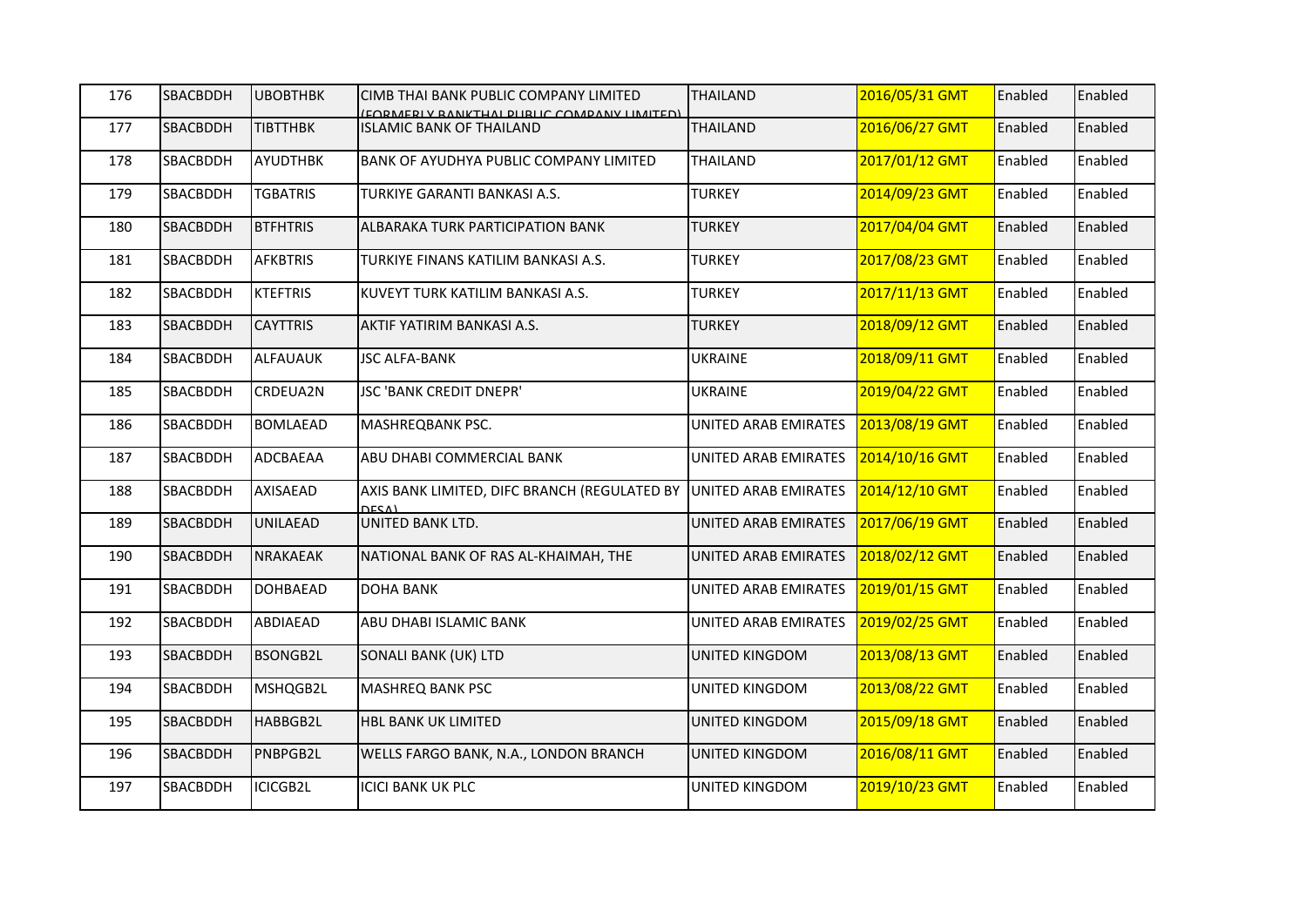| 198 | <b>SBACBDDH</b> | MSHQUS33        | <b>MASHREQBANK PSC., NEW YORK BRANCH</b> | <b>JUNITED STATES OF</b> | 2013/08/19 GMT | Enabled | Enabled |
|-----|-----------------|-----------------|------------------------------------------|--------------------------|----------------|---------|---------|
|     |                 |                 |                                          | <b>JAMERICA</b>          |                |         |         |
| 199 | <b>SBACBDDH</b> | HANYUS33        | <b>HABIB AMERICAN BANK</b>               | <b>LUNITED STATES OF</b> | 2015/11/23 GMT | Enabled | Enabled |
|     |                 |                 |                                          | <b>AMERICA</b>           |                |         |         |
| 200 | <b>SBACBDDH</b> | NBPAUS33        | NATIONAL BANK OF PAKISTAN                | <b>LUNITED STATES OF</b> | 2016/12/19 GMT | Enabled | Enabled |
|     |                 |                 |                                          | <b>JAMERICA</b>          |                |         |         |
| 201 | <b>SBACBDDH</b> | ICTZIUS33       | <b>CITIZENS BANK, NA</b>                 | <b>JUNITED STATES OF</b> | 2019/03/25 GMT | Enabled | Enabled |
|     |                 |                 |                                          | <b>AMERICA</b>           |                |         |         |
| 202 | <b>SBACBDDH</b> | UPNBUS44        | <b>REGIONS BANK</b>                      | <b>JUNITED STATES OF</b> | 2020/01/14 GMT | Enabled | Enabled |
|     |                 |                 |                                          | <b>AMERICA</b>           |                |         |         |
| 203 | <b>SBACBDDH</b> | <b>BIDVVNVX</b> | JOINT STOCK COMMERCIAL BANK FOR          | <b>VIET NAM</b>          | 2014/04/10 GMT | Enabled | Enabled |
|     |                 |                 | INVESTMENT AND DEVELOPMENT OF VIETNAM    |                          |                |         |         |
| 204 | <b>SBACBDDH</b> | <b>ASCBVNVX</b> | ASIA COMMERCIAL BANK                     | <b>VIET NAM</b>          | 2019/10/07 GMT | Enabled | Enabled |
|     |                 |                 |                                          |                          |                |         |         |
| 205 | <b>SBACBDDH</b> | <b>TEKBTRIS</b> | TEKSTIL BANKASI A.S.                     |                          | 2014/09/04 GMT | Enabled | Enabled |
|     |                 |                 |                                          |                          |                |         |         |